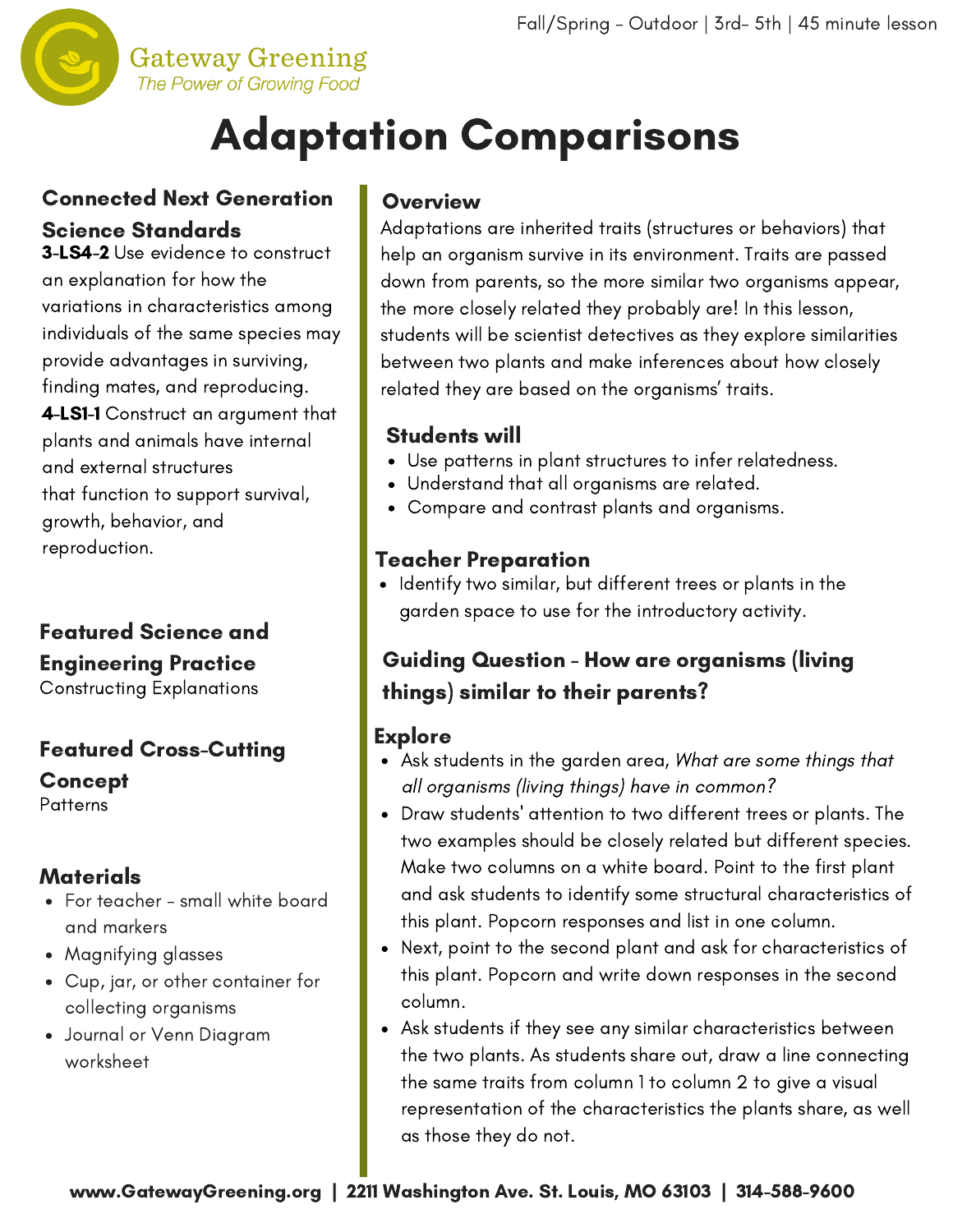

# Adaptation Comparisons

### **Setting**

- School garden or green space where students can observe a variety of living organisms.
- Can be taught at any time of year, but in colder months, animals will be harder to find.

You may want to split the class in to two groups, and instruct half of them to focus on plants like trees or shrubs and have the other half focus on plants in and around the garden like crops and native flowers.

This lesson also pairs well with planting or weeding. How are the seedlings similar and different? What traits help the weeds take over garden beds?

- Have students turn and talk with a neighbor: Which of these characteristics did that plant inherit from its parents? Discuss student ideas and cross out traits that plants were not born with.
- Tell students that today they are going to be scientist detectives and look for similar characteristics, or traits, between organisms.
- In pairs, students will find two plants in the garden area that are different but similar (e.g. lettuce and kale or asters and coneflowers). They should try to find the two plants that look the most similar (without being the same species). They will observe and record the similarities and differences between the plants.
- Students either create a Venn diagram in their garden journal or pass out the Adaptation Comparisons worksheet.
- Brainstorm how to make close observations and review any boundaries or expectations.
- Walk around and assist students in choosing plants or noticing details. Pass out magnifying glasses, if available.

# Digging Deeper

- Allow students at least 10 minutes for observations and bring the students back together before they lose interest.
- Quickly go around the group and have each pair share one similarity and one difference between the plants they observed.
- Do they think plants receive these similar traits from parent plants(inherited). Why? Or why not?
- Explain that scientists look for patterns (similarities) in organisms to see how closely related they are. The more similarities plants have, the more closely related they are.

### Making Connections

- Scientists frequently have to argue and explain the patterns they observe.
- Combine pairs of students into groups of 3-4 pairs.